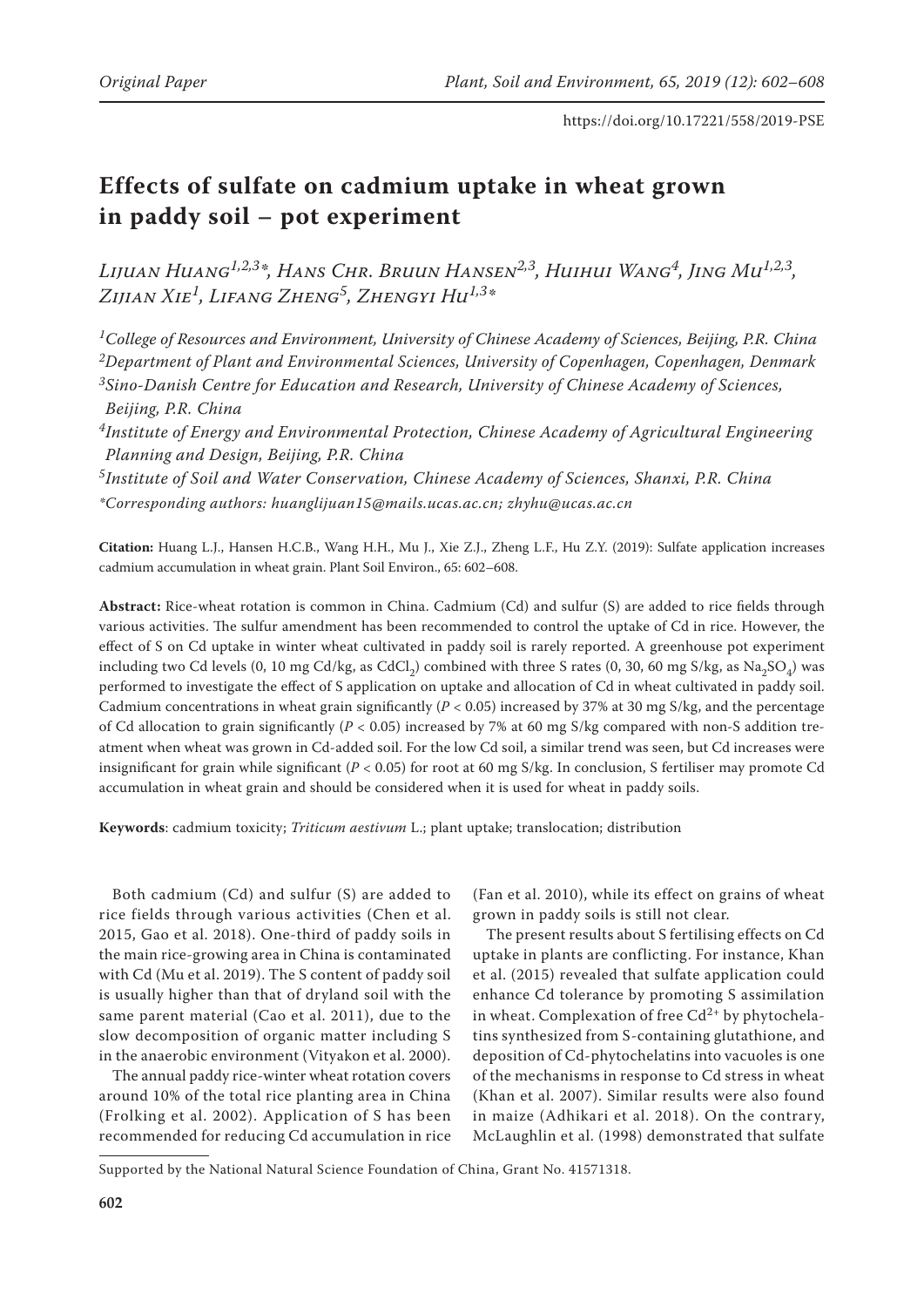application significantly increased Cd solubility in soil, which resulted in increasing concentrations of Cd in shoots of Swiss chard. In addition, Cd uptake in spring wheat increased in a pot experiment with  $K_2SO_4$  supply (Zhao et al. 2003). In all, we aim at investigating whether S application affects Cd accumulation in wheat grain, as well as Cd distribution in wheat plant tissues.

# **MATERIAL AND METHODS**

**Soil used.** The topsoil (0–20 cm) in a rice field was collected in September 2016 from Anqing city, Anhui province, China, where wheat-rice rotation is popular. The moist soil was air-dried, thoroughly mixed, and sieved through a 2-mm mesh. The main physicochemical properties are as follows:  $pH_{H2O}$ 5.92; pH<sub>KCl</sub> 5.42; total and available Cd contents were 0.35 mg/kg and 0.20 mg/kg; total and available S was 251 mg/kg and 15.5 mg/kg; soil texture was silt loam.

**Experimental design.** A greenhouse pot experiment was performed. There were six treatments, including two Cd rates  $(0, 10 \text{ mg Cd/kg}, \text{as CdCl}_2)$ combined with three S levels (0, 30, 60 mg S/kg, as  $Na<sub>2</sub>SO<sub>4</sub>$ ). Each treatment had four replicates. In total, 4 kg air-dried soil was placed in each polyethylene pot (20 cm diameter at the top, 18 cm diameter at the bottom, 20 cm height). All pots received the basic nutrients: 200 mg N/kg urea, 150 mg P/kg  $(KH_2PO_4)$ , and 189 mg  $K/kg$  ( $KH_2PO_4$ ). Cadmium, S, and the fertilisers were added to the soil in the form of solids and mixed thoroughly by a mixer machine (YG-5KG, Jinjie, Shenzhen, China). Each pot was performed individually.

**Plant cultivation and sampling.** Soil moisture content was controlled at 20–22% (*v/v*) during the entire experiment, and monitored continuously by a combined soil moisture sensor-meter (TR-6, Shunkeda, Beijing, China). In each pot, 12 seeds of the wheat cultivar Huaimai33 (*Triticum aestivum* L., Chinese Academy of Agriculture Sciences) were sowed and thinned to 4 plants two weeks later. The wheat grew at temperatures ranging between 0°C and 20°C, and relative humidity of 30% to 50%. All pots were arranged randomly. At maturity, 203 days after sowing, the whole plant was removed from the soil, and divided into 6 parts: root, stem, old leaves, top 3 leaves, husk, and grain. Soils on the root surface were collected as rhizosphere soils by shaking; the other soils in the pot were homogenized thoroughly and referred to as bulk soils (Wieland et al. 2001).

All plant parts were rinsed with deionized water and dried to constant weight at 70°C for 48 h, and dry weights (DWs) recorded.

**Analysis of plant samples.** Dried plant samples were finely grinded into powder with a stainless steel miller (FW80, Yongguangming, Beijing, China), except grain, which was grinded by hand with an agate mortar. Plant samples were digested according to Matusiewicz et al. (1989) with mixed acid (0.2 g plant + 8 mL HNO<sub>2</sub> + 3 mL H<sub>2</sub>O<sub>2</sub>) in a microwave oven (Mar 6, CEM Corporation, North Carolina, USA). Cadmium concentrations in the digestate were determined by inductively coupled plasma mass spectrometry (ICP-MS, Perkin Elmer, ELAN DRC-e, Waltham, USA), and S concentrations by inductively coupled plasma optical emission spectrometry (ICP-OES, Perkin Elmer, Optima 5300 DV, Waltham, USA). A reagent blank and standard materials (Celery GBW10048 (GSB-26), National Certified Reference Materials) were included to verify the accuracy and precision of the analysis. The recovery of Cd and S were 90–110% and 80–91%, respectively.

**Analysis of soil samples.** After harvesting, soils were extracted by diethylenetriamine pentaacetic acid (DTPA: 0.05 mol/L DTPA, 0.1 mol/L triethanolamine and  $0.01$  mol/L CaCl<sub>2</sub> at pH 7.3) at a soil: solution ratio of 1:2  $(g/mL)$  as plant available Cd, and by 0.01 mol/L Ca( $H_2PO_4$ )<sub>2</sub> at a soil: solution ratio of 1:5 (g/mL) as plant available S (Lu 1999). Cadmium and S in the extracts were determined by ICP-MS and ICP-OES, respectively. Soil pH was determined in a 1:2.5 suspension of soil and water or 1 mol/L KCl. Soil total Cd was determined by ICP-OES after digestion by HCl-HNO<sub>3</sub>-HF (Lu 1999), and total S by ICP-OES after digestion by  $Mg(NO<sub>3</sub>)<sub>2</sub>$  (Lu 1999).

**Data analysis.** Cadmium transfer factors were the ratios of Cd concentrations in aboveground tissues (grain, husk, top 3 leaves, old leaves, stem) to that in roots (Boussen et al. 2013). Analysis of variance followed by the least significant difference (*LSD*) test and Pearson correlation analysis was performed using Window-based SPSS 25 (SPSS Inc., Armonk, USA).

# **RESULTS**

**Wheat plant growth.** Cadmium addition significantly (*P* < 0.05) decreased number of spikes and grain DWs by 8% and 15% at zero mg S/kg level, as well as root DWs by 29% at 30 mg S/kg level, husk DWs and straw DWs by 23% and 22% at 60 mg S/kg level (Table 1).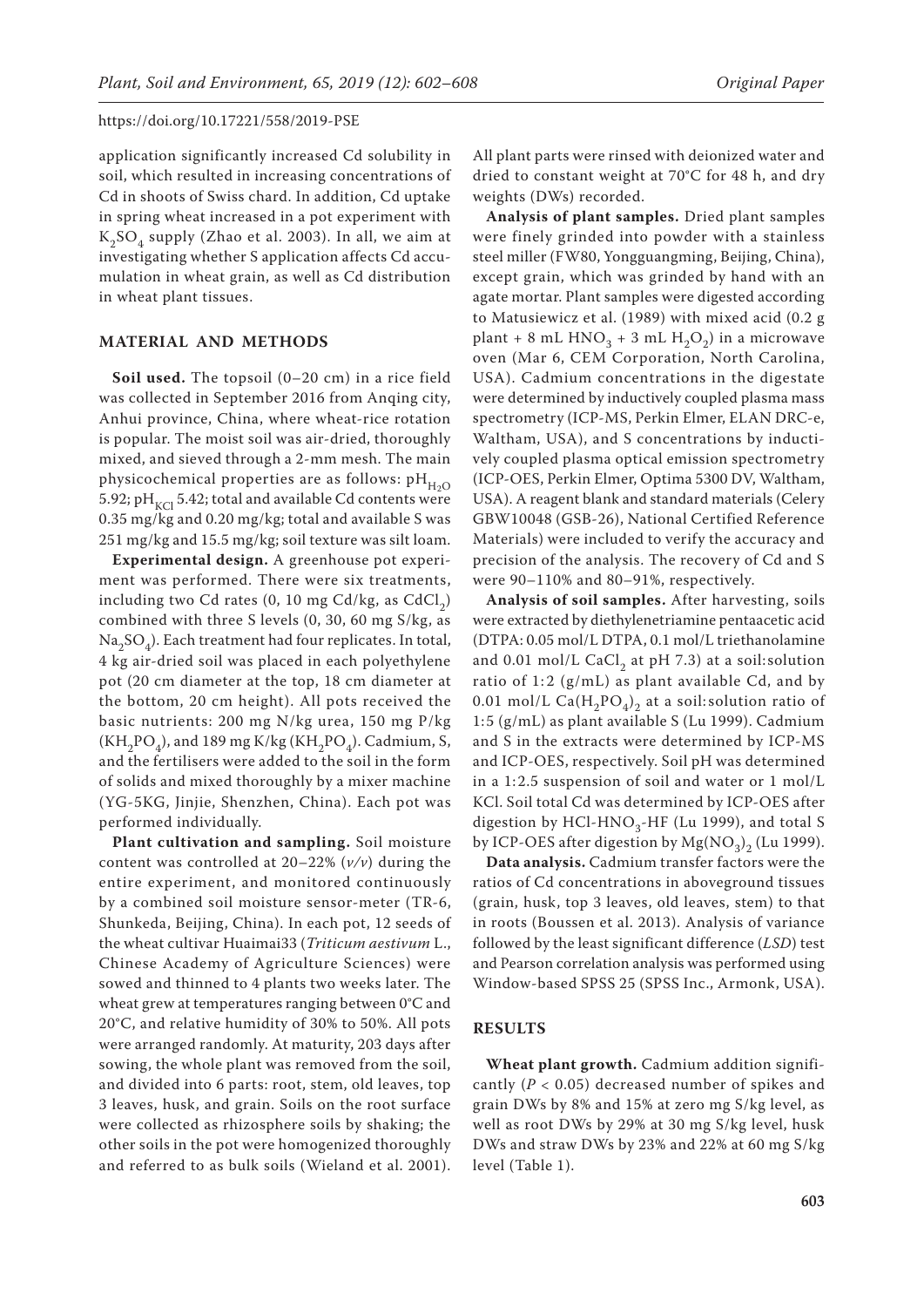The effects of S application on wheat growth were related to Cd levels and differed among different plant tissues (Table 1). Compared with non-S addition treatment, application of 30 mg  $S/kg$  significantly ( $P < 0.05$ ) increased straw DWs and root DWs by 21% and 8% in –Cd treatments. In +Cd treatments, plant height and grain DWs significantly (*P* < 0.05) decreased by 7% and 9% at 30 mg S/kg, as well as straw DWs by 21% at 60 mg S/kg compared with non-S addition treatment. On the contrary, in +Cd treatments, DWs of root, straw, and husk decreased linearly with the increasing rate of S application. Consequently, total plant DWs presented no significant difference among S levels in –Cd treatments, but significantly  $(P < 0.05)$  decreased linearly in +Cd treatments, i.e., by 7.6% and 13% at 30 and 60 mg S/kg levels, respectively.

**Uptake, distribution, and transfer of cadmium in wheat.** The concentrations of Cd in all plant tissues were significantly ( $P < 0.001$ ) higher in +Cd treatments than in –Cd treatments irrespective of S application. For instance, the grain Cd concentrations in +Cd treatments were 28, 34 and 23 times higher than in –Cd treatments at 0, 30, and 60 mg S/kg levels, respectively. The corresponding values for roots were 55, 46, and 22 times higher (Table 4).

There were interaction effects  $(P < 0.001)$  of S and Cd applications on Cd concentrations in wheat grains and stems. In –Cd treatments, the grain Cd concentrations tended to increase with the increase

of S levels, and exceeded the acceptable value of Cd (0.1 mg/kg) set in the maximum safe contaminant concentration standard in food of China (GB 2762-2017) by 50, 130 and 170% at 0, 30, 60 mg S/kg levels, respectively. However, in +Cd treatments, concentrations of Cd in grains and stems reached their peaks at the 30 mg S/kg level, and grain Cd concentrations exceeded the acceptable value (GB 2762-2017) 57–78 times. In +Cd treatments, there was no significant difference in Cd concentrations in other tissues (husk, leaves, roots) among S levels. However, for the –Cd treatment, S application significantly (*P* < 0.05) decreased Cd concentrations in leaves and increased that in roots. In +Cd treatments, the sequence of Cd concentrations in plant tissues was: root > stem  $\approx$  old leaves  $\approx$  husk > top 3 leaves > grain; a similar sequence was seen for the –Cd series, but differences were smaller (Table 4).

With the application of S at 0, 30, 60 mg/kg levels, the mean of total Cd uptake by the whole plant was 23.7, 21.5, and 20.9  $\mu$ g/pot in  $-$ Cd treatments, and 620, 615, 489 µg/pot in +Cd treatments, respectively. Cadmium was predominately distributed in roots and straws, which accounted for 29% and 44%, respectively, followed by grains (15%) and husks (11%). Sulfur application tended to increase Cd allocation in grains and husks either in –Cd treatments or in +Cd treatments (Figure 1). In addition, S application significantly (*P* < 0.05) decreased Cd transfer factors

| S level<br>(mg/kg) |                            | Plant<br>heights<br>(cm)           |                          | Number<br>of spikes<br>$(1)$ pot |                                | Grain<br>$(g$ /pot)             |                                                         | Husk<br>(g <sub>/pot</sub> )                            |                                                        | Straw <sup>a</sup><br>(g <sub>/pot</sub> ) |       | Root<br>$(g$ /pot)                                      |                            | Total plant<br>$(g$ /pot)      |  |
|--------------------|----------------------------|------------------------------------|--------------------------|----------------------------------|--------------------------------|---------------------------------|---------------------------------------------------------|---------------------------------------------------------|--------------------------------------------------------|--------------------------------------------|-------|---------------------------------------------------------|----------------------------|--------------------------------|--|
|                    | $-cd$                      | $+Cd$                              | $- Cd$                   | $+Cd$                            | $- Cd$                         | $+Cd$                           | $-Cd$                                                   | $+Cd$                                                   | $-Cd$                                                  | $+Cd$                                      | $-Cd$ | $+Cd$                                                   | $-cd$                      | $+Cd$                          |  |
| $\mathbf{0}$       | 59<br>$\pm 2^a$            | 61<br>$\pm 1^{\rm b}$              | 12<br>$±$ 1 <sup>a</sup> | 11<br>$±$ 1 <sup>a</sup>         | 13.0<br>± 1.5 <sup>a</sup>     | 11.0<br>$\pm$ 0.7 <sup>ab</sup> | 6.51<br>$\pm$ 0.55 <sup>a</sup> $\pm$ 0.89 <sup>a</sup> | 5.86                                                    | 17.0<br>± 1.0 <sup>a</sup>                             | 18.3<br>$\pm$ 1.1 <sup>b</sup>             | 5.93  | 5.84<br>$\pm$ 1.17 <sup>a</sup> $\pm$ 1.73 <sup>a</sup> | 42.4<br>± 1.7 <sup>a</sup> | 41.0<br>$\pm 3.0^{\rm b}$      |  |
| 30                 | 60<br>± 3 <sup>a</sup>     | 57<br>$±$ 1 <sup>a</sup>           | 12<br>$±$ 1 <sup>a</sup> | 10<br>± 1 <sup>a</sup>           | 11.8<br>± 1.6 <sup>a</sup>     | 10.6<br>$\pm$ 0.5 <sup>a</sup>  | 6.50<br>$± 1.06^a ± 0.73^a$                             | 5.49                                                    | 20.5<br>± 2.4 <sup>b</sup>                             | 17.3<br>$\pm$ 1.2 <sup>b</sup>             | 6.39  | 4.51<br>$\pm$ 0.87 <sup>b</sup> $\pm$ 0.97 <sup>a</sup> | 45.2<br>$\pm 5.0^{\circ}$  | 37.9<br>$\pm 2.3^{ab}$         |  |
| 60                 | 61<br>$\pm$ 3 <sup>a</sup> | 59<br>$\pm$ 4 <sup>ab</sup>        | 12<br>± 2 <sup>a</sup>   | 10<br>± 1 <sup>a</sup>           | 12.2<br>$\pm$ 0.6 <sup>a</sup> | 12.0<br>$\pm$ 1.1 <sup>b</sup>  | 6.49                                                    | 5.00<br>$\pm$ 0.57 <sup>a</sup> $\pm$ 0.49 <sup>a</sup> | 18.7<br>$\pm$ 2.1 <sup>ab</sup> $\pm$ 1.4 <sup>a</sup> | 14.5                                       | 4.33  | 4.18<br>$\pm$ 0.66 <sup>a</sup> $\pm$ 0.57 <sup>a</sup> | 41.7<br>$\pm 2.3^{\rm a}$  | 35.7<br>$\pm$ 0.8 <sup>a</sup> |  |
|                    |                            | Analysis of variance for Cd levels |                          |                                  |                                |                                 |                                                         |                                                         |                                                        |                                            |       |                                                         |                            |                                |  |
| $\mathbf{0}$       | ns                         |                                    | 永                        |                                  |                                | 楽                               | ns                                                      |                                                         | ns                                                     |                                            | ns    |                                                         | ns                         |                                |  |
| 30                 | ns                         |                                    | ns                       |                                  |                                | ns                              | ns                                                      |                                                         | ns                                                     |                                            | 永     |                                                         | 米                          |                                |  |
| 60                 | ns                         |                                    | ns                       |                                  | ns.                            |                                 | 染染                                                      |                                                         | 崇                                                      |                                            | ns    |                                                         | 操操                         |                                |  |
| $S \times Cd$      | ns<br>ns                   |                                    |                          | ns                               |                                | ns                              |                                                         | 染染                                                      |                                                        | ns                                         |       | ns                                                      |                            |                                |  |

Table 1. Effect of sulfur (S) application on plant heights, number of spikes, dry weights of grain, husk, straw, root and total plant of wheat grown in paddy soil with and without the addition of 10 mg Cd/kg

aStraw = top 3 leaves + old leaves + stem. Values are mean ± standard deviations. Values followed by different lower case letters within a column indicate significances at *P* < 0.05 (least significant difference) for S application levels. \*\**P* < 0.01, \**P* < 0.05 indicate the difference between –Cd and +Cd treatments for the same S level; ns – non-significant difference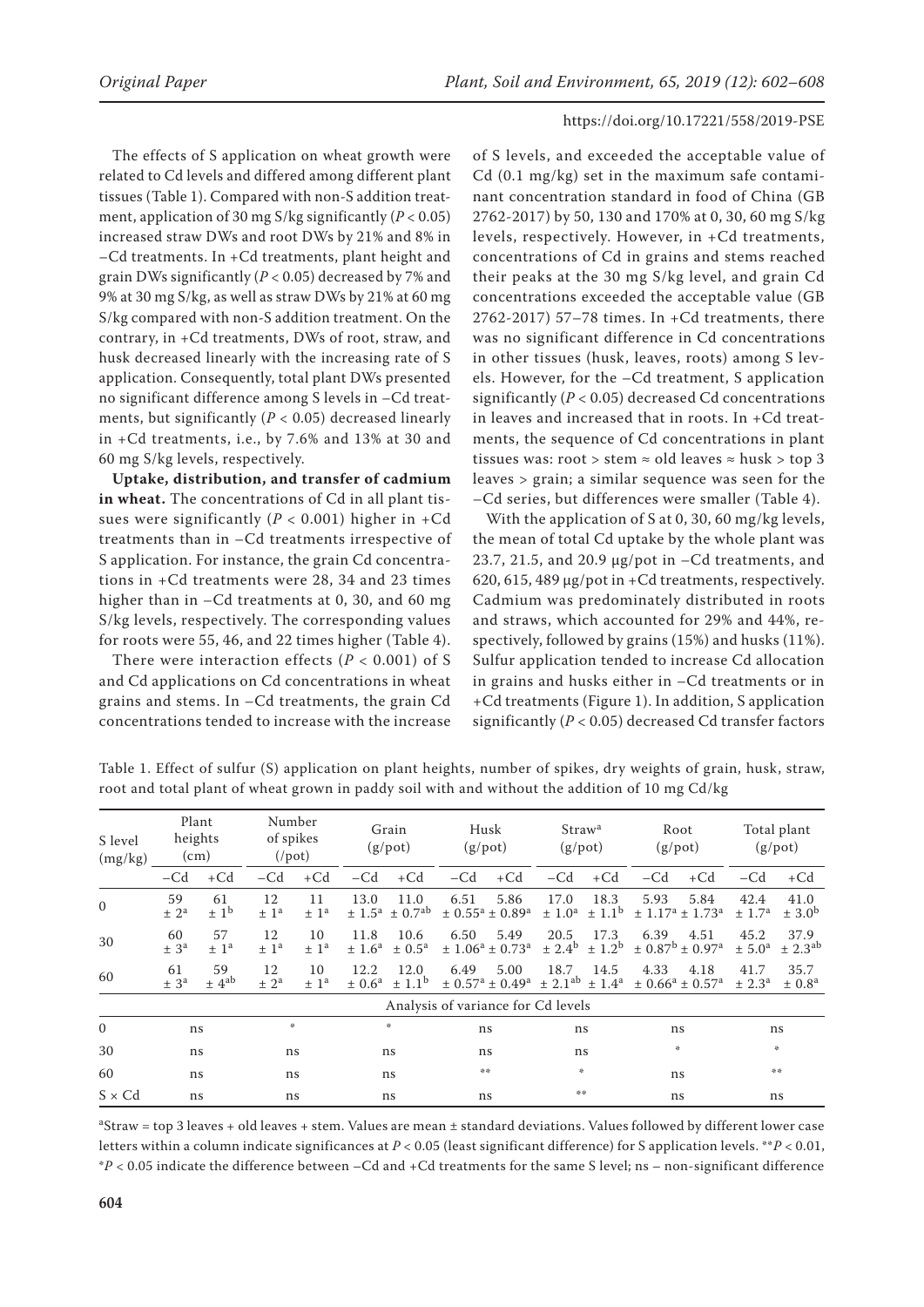

Figure 1. Effect of sulfur (S) application on the ratio of cadmium (Cd) distribution in plant tissues of wheat grown in paddy soil (a) without and (b) with addition of 10 mg Cd/kg.  ${}^{a}$ Straw = top 3 leaves + old leaves + stem. Values demonstrate the mean ratio of Cd distribution in plant tissues. Error bars present standard deviations (*n* = 4)

of aboveground tissues with an exception for grain in –Cd treatments compared with non-S addition treatment, while tended to increase Cd transfer factors of aboveground tissues in +Cd treatments (Table 2).

**Plant available Cd and S in soils.** Generally, DTPAextractable Cd in soils significantly (*P* < 0.001) increased by Cd addition, and it was slightly higher in rhizosphere soils than in bulk soils (Table 3). In addition,  $Ca(H_2PO_4)_2$ -extractable S in soil increased linearly (*P* < 0.001) with the increase of S application irrespective of Cd addition (Table 3).

# **DISCUSSION**

In the present study, S and Cd application positively influenced Cd accumulation in wheat grains. In –Cd treatments, concentrations, and allocations of Cd in grains and roots tended to increase with S application (Table 4, Figure 1), as also seen from the decreasing Cd transfer factors from roots to aboveground tissues with increasing S application (Table 3). The results indicate that by wheat was cultivation in low Cd-contaminated paddy soils, S application

| S level       |                             | Grain                       | Husk                        |                             |                                    | Top 3 leaves                |                             | Old leaves                      | Stem                            |                             |  |
|---------------|-----------------------------|-----------------------------|-----------------------------|-----------------------------|------------------------------------|-----------------------------|-----------------------------|---------------------------------|---------------------------------|-----------------------------|--|
| (mg/kg)       | $-cd$                       | $+Cd$                       | $-cd$                       | $+Cd$                       | $-cd$                              | $+Cd$                       | $-cd$                       | $+Cd$                           | $-cd$                           | $+Cd$                       |  |
| $\Omega$      | 0.25<br>± 0.09 <sup>a</sup> | 0.13<br>± 0.07 <sup>a</sup> | 0.44<br>± 0.16 <sup>b</sup> | 0.23<br>± 0.07 <sup>a</sup> | 0.82<br>± 0.36 <sup>b</sup>        | 0.13<br>± 0.05 <sup>a</sup> | 1.59<br>± 0.86 <sup>b</sup> | 0.29<br>± 0.14 <sup>a</sup>     | 0.70<br>$\pm$ 0.20 <sup>b</sup> | 0.25<br>± 0.09 <sup>a</sup> |  |
| 30            | 0.24<br>± 0.09 <sup>a</sup> | 0.17<br>± 0.04 <sup>a</sup> | 0.41<br>$\pm 0.14^{ab}$     | 0.27<br>± 0.06 <sup>a</sup> | 0.28<br>± 0.13 <sup>a</sup>        | 0.14<br>$\pm 0.03^{\rm a}$  | 0.52<br>± 0.19 <sup>a</sup> | 0.25<br>± 0.07 <sup>a</sup>     | 0.50<br>$\pm 0.25^{ab}$         | 0.34<br>± 0.10 <sup>a</sup> |  |
| 60            | 0.16<br>± 0.05 <sup>a</sup> | 0.17<br>± 0.05 <sup>a</sup> | 0.22<br>± 0.08 <sup>a</sup> | 0.30<br>± 0.08 <sup>a</sup> | 0.15<br>± 0.06 <sup>a</sup>        | 0.19<br>$\pm 0.08^{\rm a}$  | 0.15<br>$\pm 0.04^{\rm a}$  | 0.32<br>$\pm$ 0.03 <sup>a</sup> | 0.29<br>± 0.06 <sup>a</sup>     | 0.33<br>± 0.07 <sup>a</sup> |  |
|               |                             |                             |                             |                             | Analysis of variance for Cd levels |                             |                             |                                 |                                 |                             |  |
| $\mathbf{0}$  |                             | ns                          | ns                          |                             | 染染                                 |                             |                             | *                               | 染染                              |                             |  |
| 30            | ns                          |                             | ns                          |                             | ns                                 |                             | 米                           |                                 | ns                              |                             |  |
| 60            | ns                          |                             | ns                          |                             | ns                                 |                             | 米米米                         |                                 | ns                              |                             |  |
| $S \times Cd$ | ns                          |                             | ∗                           |                             | ***                                |                             | 染染                          |                                 | 楽                               |                             |  |

Table 2. Effect of sulfur (S) application on cadmium (Cd) transfer factors in above-ground tissues of wheat grown in paddy soil with and without the addition of 10 mg Cd/kg

Values are mean ± standard deviations. Values followed by different lower case letters within a column indicate significances at  $P < 0.05$  (least significant difference) for S application levels. \*\*\* $P < 0.001$ ; \*\* $P < 0.01$ ; \* $P < 0.05$  indicate difference between –Cd and +Cd treatments at for the same S level; ns – non-significant difference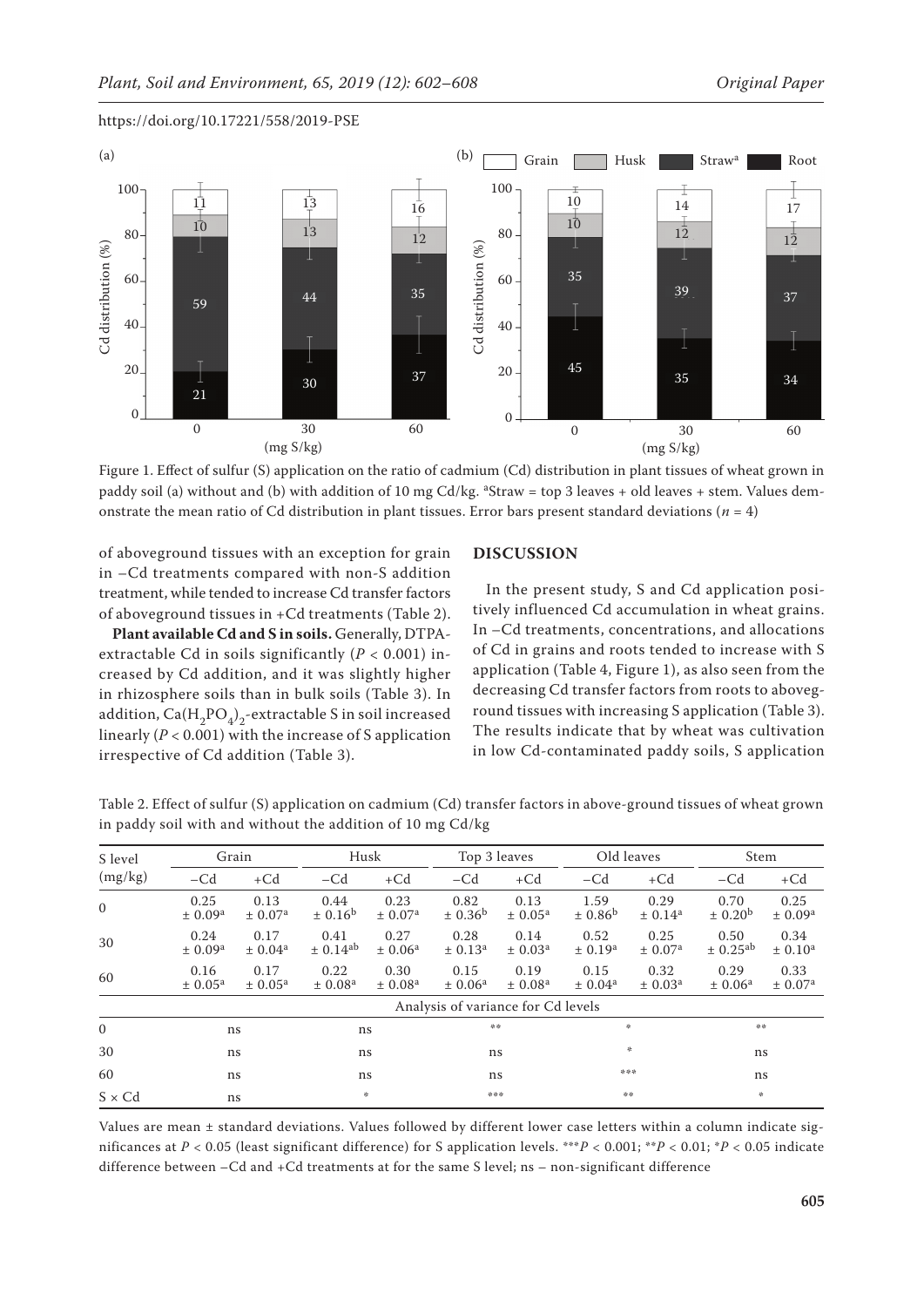| Table 3. Effect of sulfur (S) application on DTPA-extractable cadmium (Cd) and Ca(H <sub>2</sub> PO <sub>4</sub> ) <sub>2</sub> -extractable S (mg/kg) |  |
|--------------------------------------------------------------------------------------------------------------------------------------------------------|--|
| in the rhizosphere and bulk soils of wheat grown in paddy soil with and without the addition of 10 mg Cd/kg                                            |  |

|                        | S level               |                 | $Ca(H_2PO_4)_{2}S$<br>DTPA-extractable Cd |                 |                 |  |  |
|------------------------|-----------------------|-----------------|-------------------------------------------|-----------------|-----------------|--|--|
|                        | (mg/kg)               | $-cd$           | $+Cd$                                     | $-Cd$           | $+Cd$           |  |  |
|                        | $\mathbf{0}$          | $0.10 \pm 0.04$ | $7.61 \pm 0.35$                           | $20.6 \pm 3.3$  | $19.7 \pm 5.8$  |  |  |
| Rhizosphere            | 30                    | $0.12 \pm 0.02$ | $8.03 \pm 0.68$                           | $47.9 \pm 22.8$ | $39.9 \pm 1.9$  |  |  |
| soils                  | 60<br>$0.15 \pm 0.09$ |                 | $8.51 \pm 0.35$                           | $74.5 \pm 21.8$ | $53.8 \pm 18.8$ |  |  |
|                        | $\mathbf{0}$          | $0.12 \pm 0.03$ | $7.66 \pm 0.50$                           | $21.0 \pm 2.7$  | $17.7 \pm 0.7$  |  |  |
| Bulk soils             | 30                    | $0.12 \pm 0.06$ | $7.17 \pm 0.71$                           | $44.0 \pm 18.3$ | $29.6 \pm 1.6$  |  |  |
|                        | 60                    | $0.12 \pm 0.07$ | $7.09 \pm 0.77$                           | $65.5 \pm 9.8$  | $80.4 \pm 20.3$ |  |  |
|                        |                       |                 | Analysis of variance                      |                 |                 |  |  |
| S                      |                       | ns              |                                           | ***             |                 |  |  |
| C <sub>d</sub>         |                       |                 | ***                                       | ns              |                 |  |  |
| Distance $(D)$         |                       | 染染              |                                           | ns              |                 |  |  |
| $S \times Cd$          |                       | ns              |                                           | ns              |                 |  |  |
| $S \times D$           |                       | $\frac{1}{2}$   |                                           | ns              |                 |  |  |
| $Cd \times D$          |                       | 染染              |                                           | ns              |                 |  |  |
| $S \times Cd \times D$ |                       | ns              |                                           | ns              |                 |  |  |

Values are mean  $\pm$  standard deviations. \*\*\**P* < 0.001; \**P* < 0.01; \**P* < 0.05; ns – non-significant difference

reduced Cd translocation to aboveground tissues and thus caused higher root Cd contents. This agrees with the results reported by Khan et al. (2015) and Adhikari et al. (2018), who demonstrated that the production of glutathione and phytochelatins was stimulated by increasing S supply. The phytochelatins in wheat roots may restrain Cd and limit its translocation from root to shoot (Khan et al. 2007). The tendency of S facilitated Cd uptake and accumulation in roots is also consistent with results observed by McLaughlin et al. (1998), for Swiss chard. The higher Cd uptake might be due to the increase of Cd phytoavailability in rhizosphere soil when sulfate is added (Table 3). Cadmium solubility in soil solution was observed to increase due to Cd-sulfate complexation by sulfate addition (McLaughlin et al. 1998). Furthermore, Cd uptake by *Zea mays* L. was

Table 4. Effect of sulfur (S) application on concentrations (mg/kg) of cadmium (Cd) in tissues of wheat grown in paddy soil with and without the addition of 10 mg Cd/kg

| S level       |                                 | Grain                       |                                 | Husk                       |                             | Top 3 leaves                    | Old leaves                         |                            | Stem                        |                                | Root                            |                             |
|---------------|---------------------------------|-----------------------------|---------------------------------|----------------------------|-----------------------------|---------------------------------|------------------------------------|----------------------------|-----------------------------|--------------------------------|---------------------------------|-----------------------------|
| (mg/kg)       | $- C d$                         | $+Cd$                       | $-cd$                           | $+Cd$                      | $-cd$                       | $+Cd$                           | $-cd$                              | $+Cd$                      | $-Cd$                       | $+Cd$                          | $-Cd$                           | $+Cd$                       |
| $\mathbf{0}$  | 0.20<br>$\pm 0.05^{\rm a}$      | 5.78<br>± 0.30 <sup>a</sup> | 0.34<br>± 0.08 <sup>a</sup>     | 10.9<br>± 1.6 <sup>a</sup> | 0.64<br>± 0.21 <sup>b</sup> | 6.16<br>± 0.46 <sup>a</sup>     | 1.21<br>± 0.39 <sup>b</sup>        | 13.2<br>± 1.4 <sup>a</sup> | 0.56<br>± 0.17 <sup>a</sup> | 11.5<br>$\pm$ 1.1 <sup>a</sup> | 0.91<br>± 0.58 <sup>a</sup>     | 51.2<br>± 17.1 <sup>a</sup> |
| 30            | 0.23<br>$\pm 0.06^{\rm a}$      | 7.94<br>$\pm 0.89^{\rm b}$  | 0.40<br>$\pm$ 0.08 <sup>a</sup> | 13.0<br>± 2.1 <sup>a</sup> | 0.26<br>± 0.07 <sup>a</sup> | 6.69<br>$\pm 1.80^{\mathrm{a}}$ | 0.53<br>± 0.24 <sup>a</sup>        | 11.9<br>± 2.3 <sup>a</sup> | 0.47<br>$\pm 0.10^{\rm a}$  | 16.1<br>$\pm 2.1^{\rm b}$      | 1.05<br>± 0.35 <sup>a</sup>     | 49.2<br>± 11.4 <sup>a</sup> |
| 60            | 0.27<br>$\pm$ 0.08 <sup>a</sup> | 6.55<br>± 0.47 <sup>a</sup> | 0.37<br>$\pm 0.10^{\rm a}$      | 11.5<br>$\pm 0.7^{\rm a}$  | 0.26<br>± 0.10 <sup>a</sup> | 7.38<br>± 1.23 <sup>a</sup>     | 0.26<br>± 0.06 <sup>a</sup>        | 13.3<br>± 3.9 <sup>a</sup> | 0.50<br>± 0.08 <sup>a</sup> | 12.9<br>± 1.9 <sup>a</sup>     | 1.76<br>$\pm$ 0.25 <sup>b</sup> | 40.9<br>± 11.3 <sup>a</sup> |
|               |                                 |                             |                                 |                            |                             |                                 | Analysis of variance for Cd levels |                            |                             |                                |                                 |                             |
| $\Omega$      | 染染物                             |                             | 操作者                             |                            |                             | ***                             | 染染物                                |                            | 操操操                         |                                | ***                             |                             |
| 30            | ***                             |                             | ***                             |                            | ***                         |                                 | ***                                |                            | ***                         |                                | ***                             |                             |
| 60            | ***                             |                             | ***                             |                            | ***                         |                                 | ***                                |                            | ***                         |                                | ***                             |                             |
| $S \times Cd$ | ***                             |                             | ns<br>ns                        |                            |                             | ns                              |                                    | 染染                         |                             | ns                             |                                 |                             |

Values are mean ± standard deviations. Values followed by different lower case letters within a column indicate significances at *P* < 0.05 (least significant difference) for S application levels. \*\*\**P* < 0.001, \*\**P* < 0.01 indicate the difference between –Cd and +Cd treatments at for the same S levels; ns – non-significant difference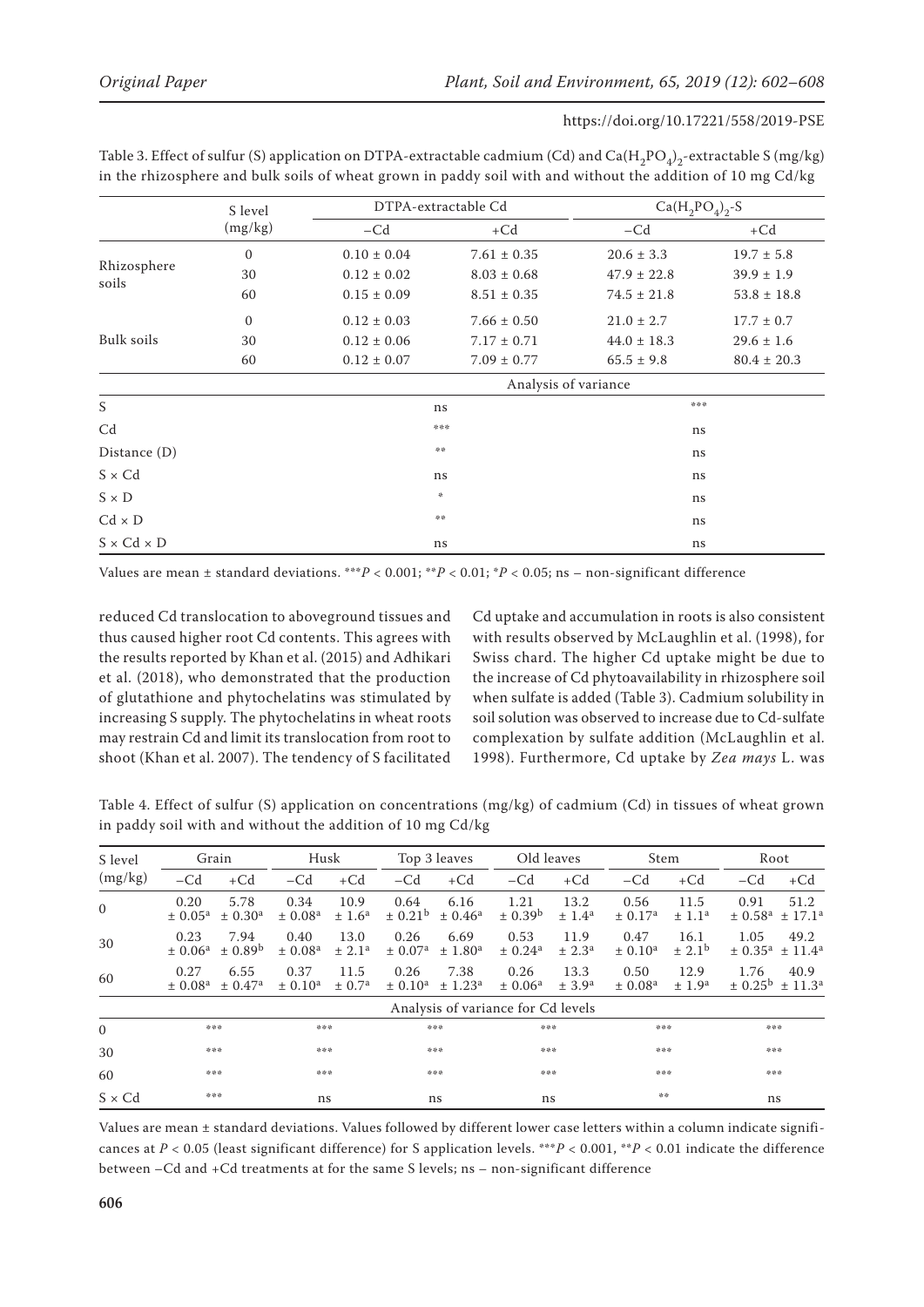|                     |              | Concentrations of Cd in wheat plant tissues |       |                         |       |       |       |  |  |  |  |
|---------------------|--------------|---------------------------------------------|-------|-------------------------|-------|-------|-------|--|--|--|--|
|                     |              | grain                                       | husk  | top 3 leaves old leaves |       | stem  | root  |  |  |  |  |
|                     | husk         | $0.979*$                                    |       |                         |       |       |       |  |  |  |  |
| Concentrations      | top 3 leaves | 0.945                                       | 0.929 |                         |       |       |       |  |  |  |  |
| of Cd in wheat      | old leaves   | 0.929                                       | 0.947 | 0.910                   |       |       |       |  |  |  |  |
| plant tissues       | stem         | 0.970                                       | 0.961 | 0.955                   | 0.914 |       |       |  |  |  |  |
|                     | root         | 0.895                                       | 0.948 | 0.964                   | 0.926 | 0.922 |       |  |  |  |  |
| Concentrations      | rhizosphere  | 0.981                                       | 0.978 | 0.959                   | 0.960 | 0.963 | 0.914 |  |  |  |  |
| of DTPA-Cd in soils | bulk soils   | 0.960                                       | 0.966 | 0.948                   | 0.971 | 0.956 | 0.927 |  |  |  |  |

Table 5. The Pearson correlation coefficients between concentrations of plant-available cadmium (Cd) in soils and concentrations of Cd in plant tissues and among itself

\*All of the coefficients are significant at  $P < 0.01$ 

enhanced by adding sulfate to the nutrient solution due to CdSO<sub>4</sub> complex (López-Chuken and Young 2010).

An opposite pattern was seen in +Cd treatments, where concentrations of Cd decreased in roots while Cd allocation in grains increased with increasing S application (Table 4, Figure 1). The results indicate that, when wheat was cultivated in highly contaminated paddy soil, S application tended to promote Cd transfer from root to aboveground tissues. This agrees with results reported by Zhao et al. (2003), who revealed that Cd concentrations of two spring wheat cultivars increased in shoots but tended to decrease in roots with the increase of  $K_2SO_4$  fertiliser. There may be two reasons. Firstly, under high Cd stress, active oxygen species, e.g., superoxide anion ( $\mathrm{O}_2^-$ ), hydroxyl radicals (°OH), and  $\rm H_2O_2$  are formed in wheat plant tissues (Ranieri et al. 2005, Khan et al. 2007). The Cd-induced active oxygen species can harm cell membranes and increase their permeability (Astolfi et al. 2005, Lin et al. 2007). Consequently, small-molecular-weight Cd-S compounds, such as Cd-cysteine and Cd-glutathione, can easily load into phloem tissues from xylem, and finally, deposit in grains. Cadmium-phytochelatins in the root cell vacuoles may release and decompose again due to the solubilisation of vacuole membranes. As a result, the limiting effects of S application present in –Cd treatments disappeared under high Cd stress. Secondly, the decrease of Cd allocation in roots with increasing S application (Figure 1) may be attributed to a decrease of root DWs by S application in +Cd treatments (Table 1).

Irrespective of S levels, Cd uptake by wheat was significantly ( $P < 0.001$ ) higher in +Cd treatments than in –Cd treatments (Table 4). Besides, significant positive correlations (*P* < 0.01) existed between DTPA-Cd in rhizosphere/bulk soils and Cd concentrations in

plant tissues, as well as among tissues itself (Table 5). The results indicate that plant available Cd in paddy soils is the main source of Cd in wheat grains, which agree with results reported by Kikuchi et al. (2009). Our study clearly shows that S application could increase the accumulation of Cd in the grain of wheat, and hence, S fertilisation should be considered for winter wheat in Cd-polluted paddy soil. Some measures to reduce the bioavailability of Cd in the soil are recommended. For example, liming decreases the bioavailability of Cd in Cd-contaminated paddy soil (Zhu et al. 2016).

## **Acknowledgment**

The authors would like to thank the Sino-Danish Joint Doctoral Program (Chinese Academy of Sciences) and S.C. van Fondon of Denmark for their financial supports on the exchange study between China and Denmark.

## **References**

- Adhikari S., Ghosh S., Azahar I., Adhikari A., Shaw A.K., Konar S., Roy S., Hossain Z. (2018): Sulfate improves cadmium tolerance by limiting cadmium accumulation, modulation of sulfur metabolism and antioxidant defense system in maize. Environmental and Experimental Botany, 153: 143–162.
- Astolfi S., Zuchi S., Passera C. (2005): Effect of cadmium on H+AT-Pase activity of plasma membrane vesicles isolated from roots of different S-supplied maize (*Zea mays* L.) plants. Plant Science, 169: 361–368.
- Boussen S., Soubrand M., Bril H., Ouerfelli K., Abdeljaouad S. (2013): Transfer of lead, zinc, and cadmium from mine tailings to wheat (*Triticum aestivum*) in carbonated Mediterranean (Northern Tunisia) soils. Geoderma, 192: 227–236.